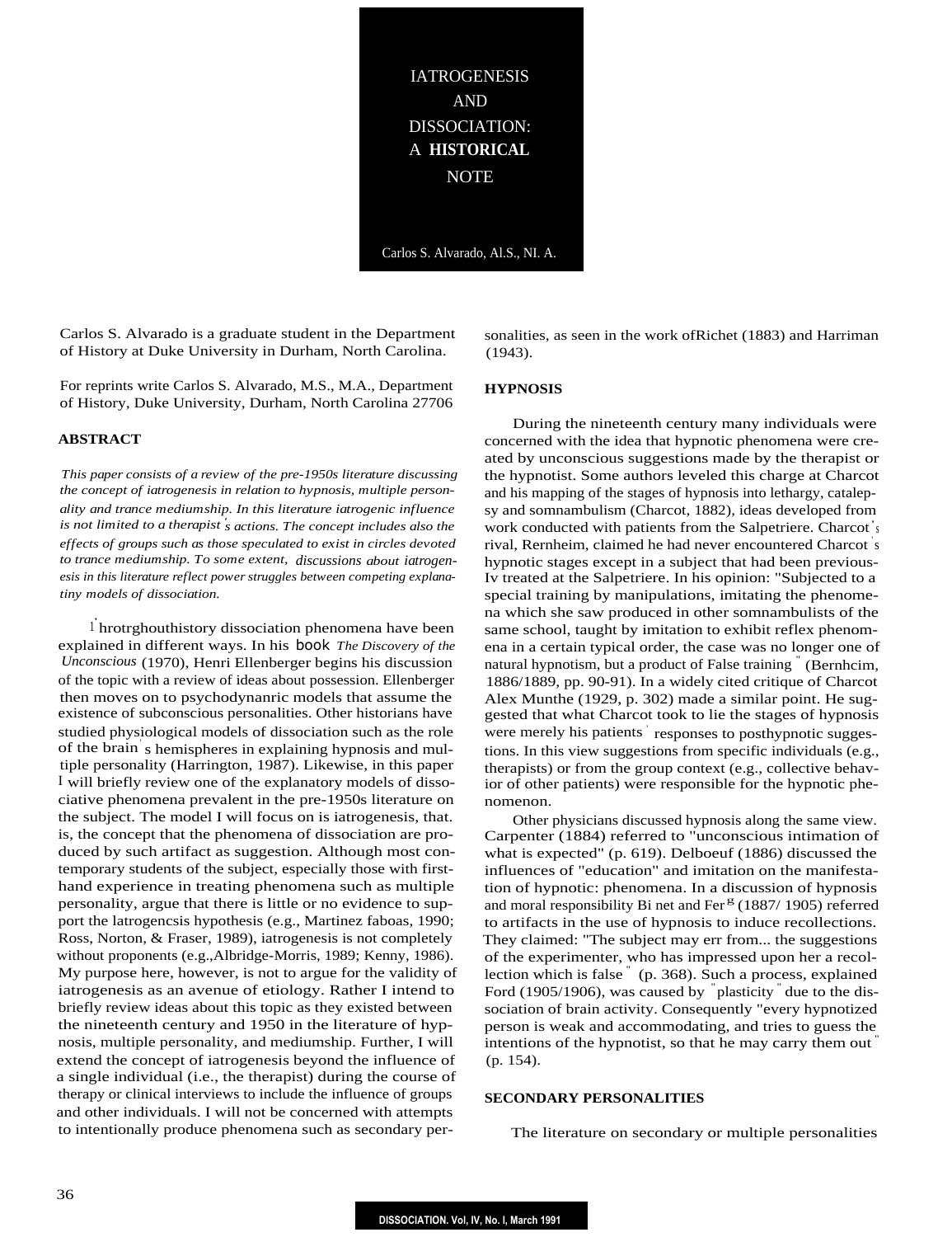also contains debates on these issues. In one of his first publications of clinical observations made with hypnotic alters, Pierre Janet (1887, p. 472) commented on the possibility of artifacts. That is, he warned therapists about the danger of suggesting to the subject phenomena observed in previous sessions. Janet also realized that once he had named a personality the personality became more life-like (Janet, 1889, p.318). In addition, he argued that one of his subjects' (Leonie) previous hypnotic experiences with other hypnotists accounted for some of the dissociative behavior he originally observed (Janet, 1919/1925, Vol. 1, pp. 188-190).

William James (1890a) suggested that: " It is very easy in the ordinary hypnotic subject to suggest. during trance the appearance of a secondary personage... One has ... to be on one's guard in this matter against confounding naturally double persons and persons who are simply temporarily endowed with the belief that they must play the part of being double." (p.475).

Later authors writing about MPD presented similar ideas. In an analysis of the Doris Fischer case, T. W. Mitchell (1921) argued that the therapist and the patient may have been in a hypnotic rapport. This could have led to "consciously or unconsciously given" suggestions to the patient. Brown (1926) considered the possibility that MPI) may he the result of artifacts induced by the " hypnotic methods of investigation and treatment employed by their observers (p. 260), and Harriman (1943) questioned to what extent were such cases " due to the interpretations which have been assigned to automatic behavior or to rules indirectly suggested to these subjects ...." (p. 643).

## **TRANCE MEDIUMSHIP**

Another dissociative phenomena relevant to the issue under discussion is that oftrance rnediumship. These cases, recorded in the spiritualist and psychical research literatures, contain the claim of possession by spirits of deceased individuals. In this context Frederic W. H. Myers (1900, p. 402) argued thatAll an Kardec, the well known cod ifer of spiritism in France during the middle of the nineteenth century, influenced his medium' s automatic writings about reincarnation by suggestion because of Kardec ' s strong interest in the subject.

In *7 ' hePrinciples* ofPsychologyWilliarn James (1890h) argued that suggestion may affect mediumistic phenomena not only through the influences of a single individual, but from collective influences derived from the actions of the mediumistic circle or sitters. As James wrote referring to the secondary personalities of mediums; "Whether all sub-conscious selves are peculiarly susceptible to a certain stratum of the *Zeitgeist,* and get their inspiration from it, I know not; but this is obviously the case with the secondary selves which become developed in spiritualist circles.... The subject assumes the role ofa medium simply because opinion expects it of him under the conditions which are present (Vol. 1, p. 394) .

The influence of the mediumistic circles on the appearance of behavior of spirit communicators was a topic discussed widely in the psychical research literature. Some researchers argued that the type of spirit communicators depended to some extent on the members composing the mediumistic circle (e.g., Lebiedzinski,1924, p. 289; Maxwell, 903/1905, p. 65; Sudre, 1926, p. 78) . In his well known *From India tothePlanet Mars* (1899/1900) , *a* study on the psychology of medium Helene Smith, the Swiss psychologist Theodore Flournoy commented that the " doctrinal ideas of the surrounding environment are reflected together with the latent emotional tendencies of the medium herself' (p. 443).

Eleanor M. Sidgwick' s (1915) paper about the psychology of the American medium Leonora E. Piper was another important study on the subject. In her paper Sidgwick argued: "That the sitters must influence the trance communications to some extent is . . . obvious. For one thing, they are themselves personages in the drama, and the part they play in it and the way they play it must affect the way the trance personalities play theirs. . . . And in the trance drama the sitters not only largely determine the subjects of conversation, but the personages who shall take part in it. They explicitly or tacitly demand that their own friends shall manifest themselves and produce evidence of identity, or give information on particular points" (p. 294).

## CONCLUDING **REMARKS**

In this short note I have presented a brief and selective review of issues related to iatrogenesis and dissociative phenomena as they were discussed in the old literature on the subject. The problem, as can be seen in the above mentioned material, has been discussed in the literature of hypnosis, multiple personality disorder (MI'D), and rnediumship since the beginnings of systematic research on these subjects in the nineteenth century.

TI►e above mentioned writings suggest two views of iatrogenesis. One, like the ideas of Bernheim and Brown, argues for the artificial creation of dissociative phenomena in general. Another, such as Sidgwick' s, suggests that dissociative phenomena are shaped (but not necessarily created) by the therapist or by other individuals. In the first view phenomena such as MPD do not exist without iatrogenic intervention. In the second view the phenomena (e.g., behavior of alters) are thought to be affected by the context in which they are presented regardless of their etiology. That is, the way alters or "spirits<sup>"</sup> communicate, what they say, or even the frequency of their appearance may be shaped by the demand characteristics of a particular situation even if the context-independent nature of the phenomena is granted.

The discussion of the literature on mediumship (and to some extent also the literature on hypnosis) suggests an extension of the usual use of the term iatrogenesis. Instead of focusing on a therapist's influences on a patient, it is possible to conceptualize an iatrogenic process in which several individuals or environments are responsible for affecting the person in question.

These ideas have been used by some to discredit the concepts and methods of some individuals (i.e., Munthe's comments on Cltarcot and Myers' critique of Kardec). In